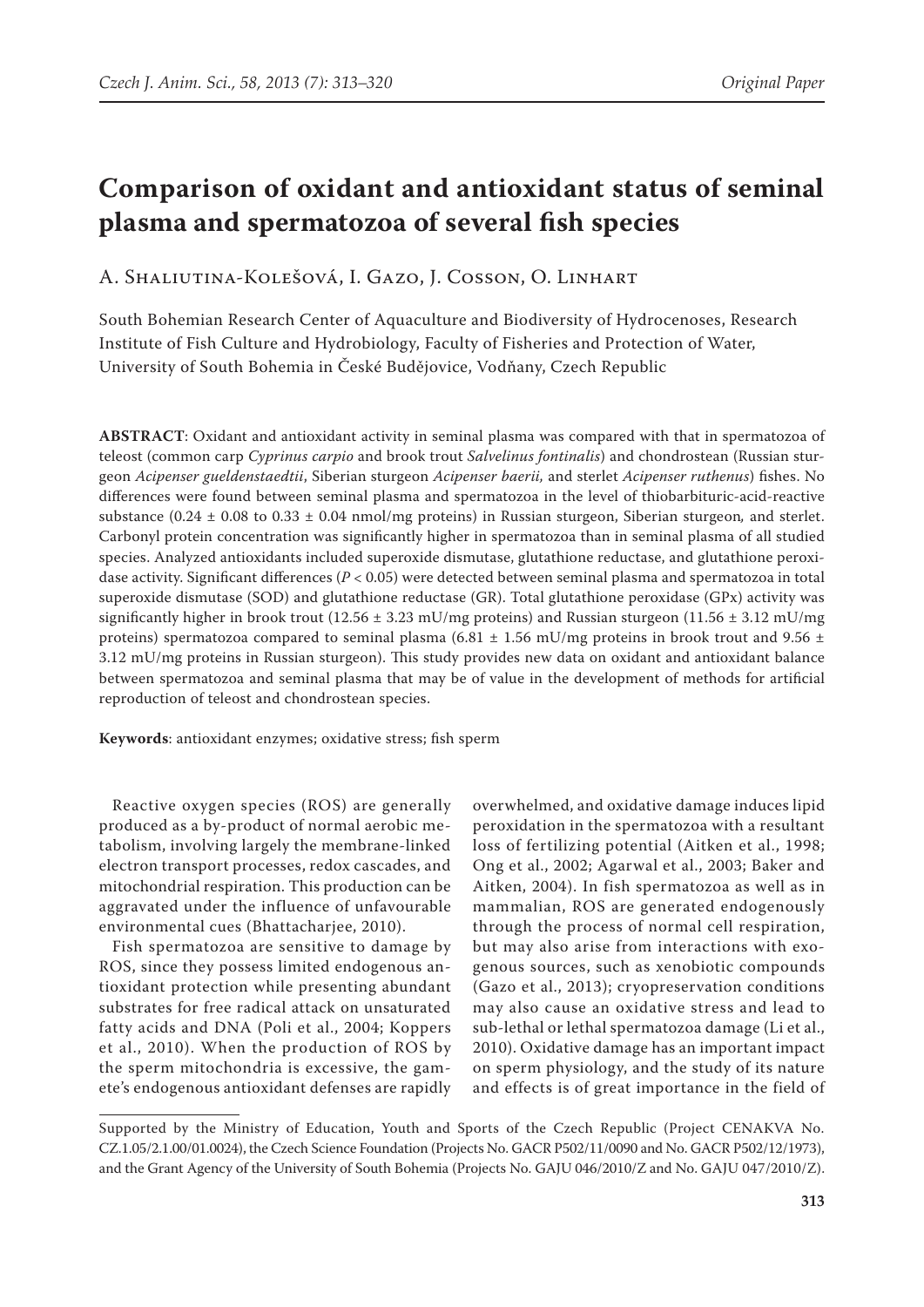gamete biology. Unfortunately, most studies on oxidative stress indices in fish focus on a limited number of model species, mainly of the family of the Salmonidae, while on other species only little information is available. Therefore, more detailed information about the oxidative stress indices in spermatozoa and seminal plasma of various fish species are of potential interest for aquaculture applications.

Spermatozoa are protected from oxidative damage by various antioxidants and antioxidant enzymes, which are present in the seminal plasma or in spermatozoa. Low levels of antioxidants cause oxidative stress and may damage or kill sperm cells (Lahnsteiner et al., 2010). In fish sperm, an antioxidant system consists in enzymatic and nonenzymatic components (Liu et al., 1995; Ciereszko et al., 2000; Lahnsteiner et al., 2010) which have significant consequence in maintaining the semen viability. It was shown that substances such as ascorbic acid (Ciereszko and Dabrowski, 1995; Metwally and Fouad, 2009), uric acid (Ciereszko et al., 1999), and α-tocopherol (Martínez-Páramo et al., 2012) are considered as important non-enzymatic components, while superoxide dismutase, glutathione reductase, catalase, and glutathione peroxidase (Li et al., 2010; Martínez-Páramo et al., 2012) constitute enzymatic antioxidant component of fish sperm. Under *in vitro* storage conditions, the efficiency of the semen antioxidant systems is low and not enough effective to protect spermatozoa from reactive oxygen species (Lahnsteiner et al., 2010). Therefore in some previous studies it was demonstrated that addition of molecules with antioxidant capacity to the freezing media provides an effective protection against cold shock and reduces the oxidative damage during sperm preservation (Cabrita et al., 2011). However, the effect of each antioxidant is species-specific and the positive effects found in some species may not be true in others.

The aim of this study was to compare oxidant and antioxidant status of the seminal plasma with that of spermatozoa in several fish species and to assess the capacity of fish seminal plasma to protect spermatozoa from oxidative stress.

Russian sturgeon *(Acipenser gueldenstaedtii)*, Siberian sturgeon (*Acipenser baerii)*, sterlet (*Acipenser ruthenus)*, common carp (*Cyprinus carpio*), and brook trout (*Salvelinus fontinalis*) were selected as model species because of their commercial value.

# **MATERIAL AND METHODS**

# **Brood stock handling and collection of gametes**

Russian sturgeon, Siberian sturgeon, and sterlet were maintained at Fischzucht Rhonforelle GmbH & Co. KG, Gersfeld, Germany. Six male *Acipenser gueldenstaedtii* (7 years old, 6–8 kg), *Acipenser baerii* (6 years old, 5–6 kg), and *Acipenser ruthenus* (6 years old, 2.0–2.5 kg) were used for the study. Before hormone stimulation, fish were kept in hatchery tanks at water temperature of 14–15°C. Spermiation was stimulated by intramuscular injection of carp pituitary powder dissolved in 0.9% (w/v) NaCl solution at 5 mg/kg body weight for Russian and Siberian sturgeon 48 h prior to stripping and 4 mg/kg for sterlet 36 h prior to stripping. Semen was collected from urogenital papilla by aspiration through a plastic catheter (4–7 mm diameter) connected to a 20 ml syringe.

Six mature males of common carp (3 years old, 3.5–4.0 kg) and brook trout (3 years old, 2.0 kg) were reared at the experimental station of the Faculty of Fisheries and Protection of Waters at Vodňany, University of South Bohemia in České Budějovice (Czech Republic). Until experimentation, fish were stocked separately in  $4 \text{ m}^3$  tanks at water temperature of 22°C for carp and 7°C for brook trout. Carp were injected with carp pituitary extract at 1 mg/kg, 36 h before sperm collection. No hormone treatment was used for the induction of spermiation in brook trout.

Sperm samples were obtained by abdominal massage and collected directly into 10 ml plastic syringes. Special care was taken to avoid contamination by urine, mucus, faeces, or water. Samples were stored at 0–4°C in closed assay tubes until processing.

# **Indices of oxidative stress**

Sperm samples were centrifuged at 5000 *g* at 4°C for 10 min. The seminal plasma (supernatant) and sperm pellet were suspended in 50mM potassium phosphate (KPi) buffer, pH 7.0, containing 0.5mM EDTA and homogenized in an ice bath using a Sonopuls HD 2070 ultrasonicator (Bandelin Electronic, Berlin, Germany). The homogenate was divided into two portions: one in which thiobarbituricacid-reactive substances (TBARS) and carbonyl derivatives of proteins (CP) were measured and a second that was centrifuged at 12 000 *g* at 4°C for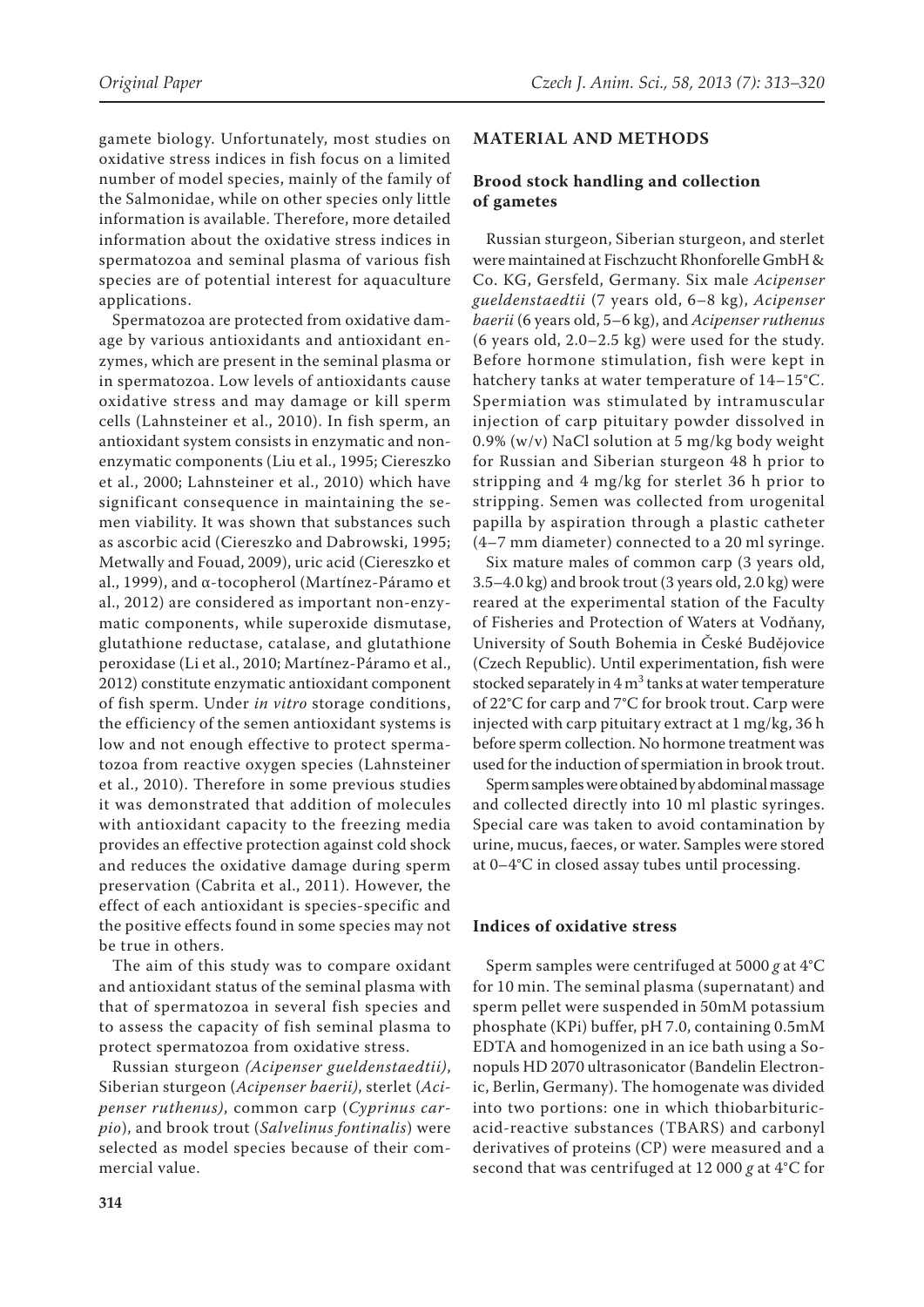30 min to obtain post-mitochondrial supernatant for the antioxidant enzyme activity assay.

The TBARS method as described by Lushchak et al. (2005) was adapted to evaluate lipid peroxidation (LPO) in fish seminal plasma and spermatozoa. The TBARS concentration was calculated by light absorption at 535 nm on a spectrophotometer, using a molar extinction coefficient of 156 mM/cm. The TBARS content was expressed as nmol per mg of protein. Carbonyl derivatives of proteins were detected by reaction with 2,4-dinitrophenylhydrazine (DNPH) according to the method described by Lenz et al. (1989). The amount of CP was measured spectrophotometrically at 370 nm using a molar extinction coefficient of 22 mM/cm, expressed as nmol per mg of protein. All oxidative stress indices were made in triplicate for each sample.

# **Antioxidant parameters**

Total superoxide dismutase (SOD) activity was determined by the method of Marklund and Marklund (1974) involving the autoxidation of pyrogallol and was assessed spectrophotometrically at 420 nm. Glutathione peroxidase (GPx) activity was assayed, based on the rate of NADPH oxidation at 340 nm, by the coupled reaction with glutathione reductase (GR). The specific activity was determined using the extinction coefficient of 6.22 mM/cm (Lawrence and Burk, 1976). GR activity was deter-

mined spectrophotometrically, measuring NADPH oxidation at 340 nm (Carlberg and Mannervik, 1975). One unit of SOD activity is defined as the amount of the enzyme needed to effect 50% dismutation of the superoxide radical per min. One unit of GPx or GR activity is defined as the amount of the enzyme that consumes 1 µmol of substrate or generates 1 µmol of product per min. Activity was expressed as international milliunits (mU) per mg of protein. All parameters of antioxidant activity were made in triplicate for each sample.

# **Statistical analysis**

All values were expressed as means ± SD and analyzed by factorial Analysis of Variance (ANOVA). Statistical comparison was made by ANOVA followed by Tukey's HSD test for each analyzed parameter. All analyses were performed at a significance level of 0.05 using STATISTICA (Version 9.0, 2009) software for MS Windows.

### **RESULTS**

#### **Oxidative stress indices**

Non-significant differences (ANOVA; *P* > 0.05) in levels of TBARS were observed between seminal plasma and spermatozoa of Russian sturgeon,



Figure 1. Level of lipid peroxidation (expressed as TBARS) in the seminal plasma and spermatozoa of several fish species (means ± SD)

A,Bdifferences between seminal plasma and spermatozoa of a species, <sup>a-c</sup>differences between species; values with the same superscripts are not significantly different (*P* > 0.05, ANOVA)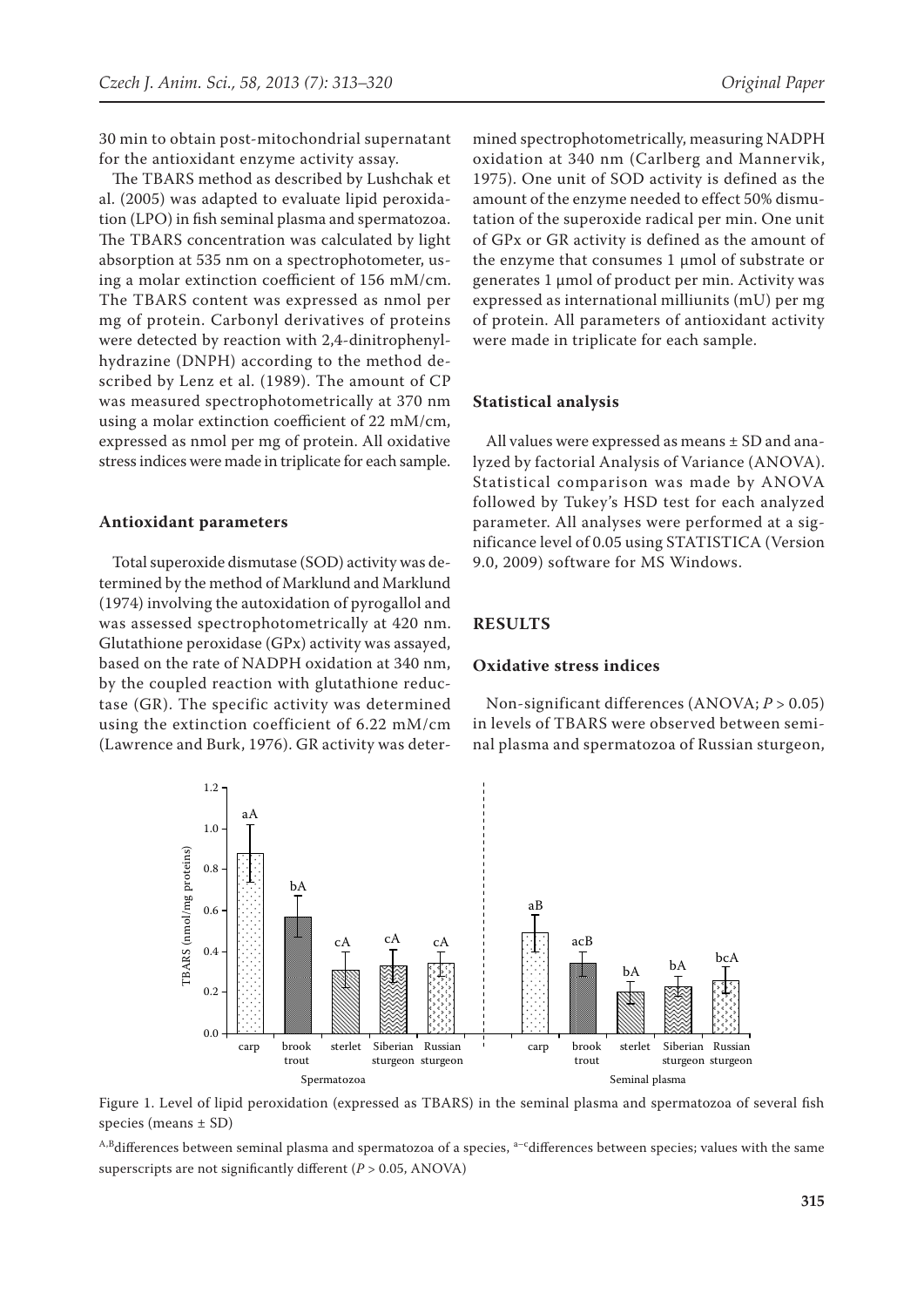

Figure 2. Level of carbonyl protein (CP) in the seminal plasma and spermatozoa of several fish species (means  $\pm$  SD) A,Bdifferences between seminal plasma and spermatozoa of a species, <sup>a-c</sup>differences between species; values with the same superscripts are not significantly different (*P* > 0.05)

Siberian sturgeon, and sterlet. In carp and brook trout, TBARS levels were significantly higher in spermatozoa (0.88  $\pm$  0.14 and 0.57  $\pm$  0.1 nmol/ mg protein, respectively) than in seminal plasma  $(0.49 \pm 0.09 \text{ and } 0.34 \pm 0.06 \text{ nmol/mg protein, re-}$ spectively) (Figure 1). Additionally, in the seminal plasma and spermatozoa of starlet, Russian and Siberian sturgeon the levels of TBARS were lower as compared to carp and brook trout.

Significant differences (ANOVA; *P* < 0.05) in CP concentration were detected between spermatozoa and seminal plasma in all experimental species

(Figure 2); however, no significant changes in CP in seminal plasma were found among fish species.

# **Enzymatic activities**

Significant differences (ANOVA; *P* < 0.05) in SOD were detected between spermatozoa and seminal plasma in all studied species. The maximum spermatozoa SOD activity was obtained in Siberian sturgeon  $(3.6 \pm 0.6 \text{ mU/mg protein})$ , whereas the minimum was detected in sterlet



Figure 3. Superoxide dismutase (SOD) activity in seminal plasma and spermatozoa of several fish species (means ± SD) A,Bdifferences between seminal plasma and spermatozoa of a species, <sup>a-d</sup>differences between species; values with the same superscripts are not significantly different  $(P > 0.05)$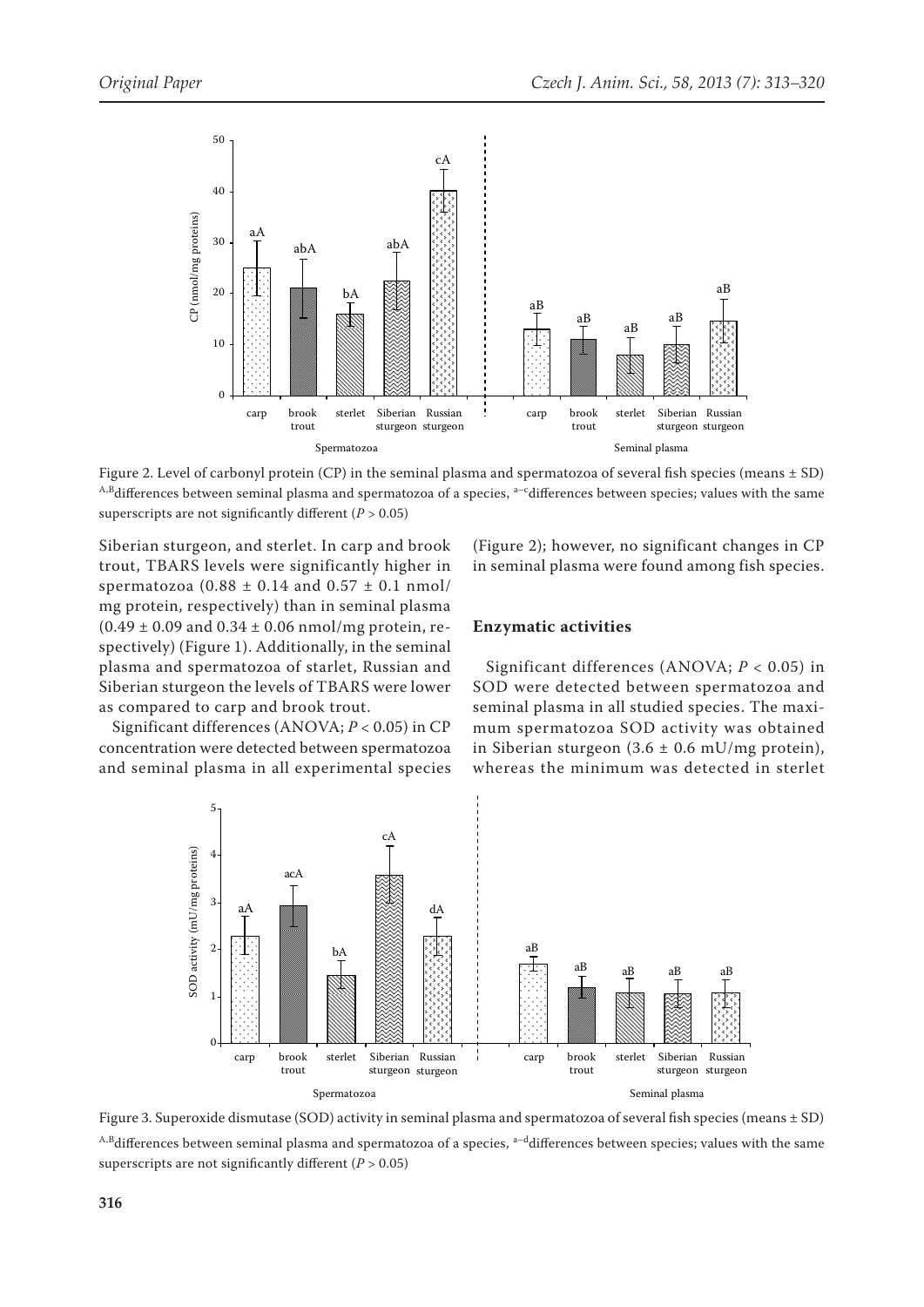

Figure 4. Glutathione reductase (GR) activity in seminal plasma and spermatozoa of several fish species (means ± SD) A,Bdifferences between seminal plasma and spermatozoa of a species, <sup>a,b</sup>differences between species; values with the same superscripts are not significantly different (*P* > 0.05)

 $(1.08 \pm 0.3 \text{ mU/mg protein})$ . The mean value of SOD activity in seminal plasma was 1.06–1.7 mU/ mg protein. Moreover, there was no significant difference (ANOVA; *P* > 0.05) in SOD of seminal plasma among species (Figure 3).

ferences (ANOVA;  $P < 0.05$ ) in activity of GR between spermatozoa and seminal plasma in all studied species were obtained. The highest value of GR activity was present in the spermatozoa of brook trout (47 ± 7.79 mU/mg proteins) and carp  $(40 \pm 6.33 \text{ mU/mg})$ proteins). No significant differences in GR level of seminal plasma were detected among fish species.

Glutathione reductase activity showed a trend similar to that of SOD (Figure 4), and statistical dif-



Figure 5. Glutathione peroxidase (GPx) activity in seminal plasma and spermatozoa of several fish species (means  $\pm$  SD) <sup>A,B</sup>differences between seminal plasma and spermatozoa of a species, <sup>a,b</sup>differences between species; values with the same superscripts are not significantly different  $(P > 0.05)$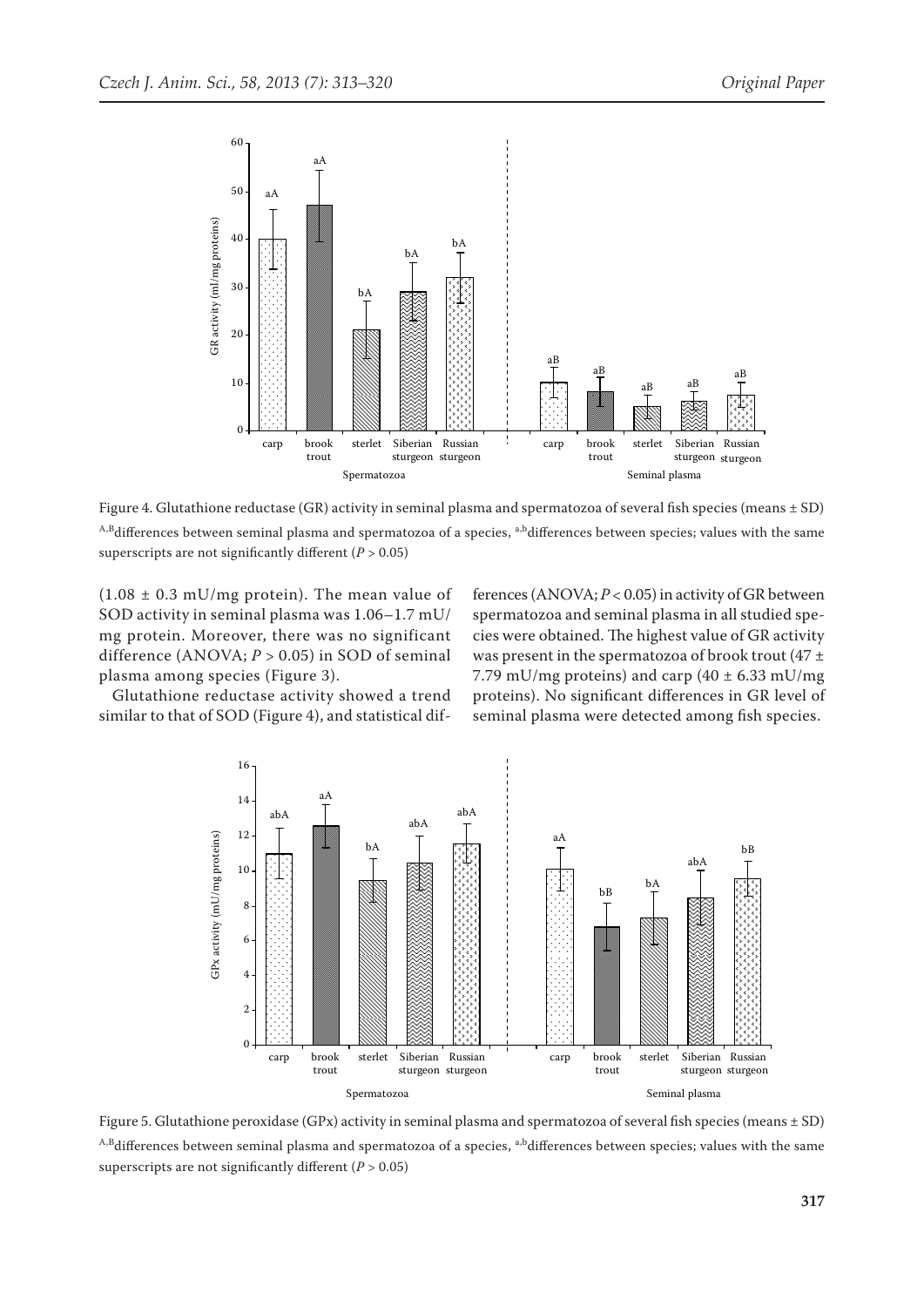High variability in glutathione peroxidase activity in seminal plasma and spermatozoa was observed (Figure 5). Analysis revealed no significant differences (ANOVA; *P* > 0.05) in GPx level between seminal plasma and spermatozoa in carp, sterlet, or Siberian sturgeon. The lowest value of GPx activity  $(6.81 \pm 1.56 \text{ mU/mg}$  proteins) was found in brook trout seminal plasma and the highest  $(12.56 \pm 3.23)$ mU/mg proteins) in brook trout spermatozoa.

# **DISCUSSION**

Antioxidants play an important role in sperm motility, integrity, metabolism, and function, protecting the cells against oxidative damage (Alvarez and Storey, 1983). Their effects have been widely studied in mammalian spermatozoa (Aitken and Baker, 2004); however, a limited amount of information on the precise mechanism of action of antioxidant systems in fish sperm is available. The results of our study demonstrated that in spermatozoa of Russian sturgeon, Siberian sturgeon, sterlet, carp, and brook trout the antioxidant defense levels were higher than in the seminal plasma. Additionally, differences were observed in the levels of oxidative stress response in spermatozoa and seminal plasma. This difference in ROS relative to the antioxidant system of seminal plasma and that of spermatozoa can potentially result in metabolic or functional disorders and a reduction in sperm motility (Li et al., 2009).

The relatively high polyunsaturated fatty acid content of the spermatozoon membrane makes it susceptible to oxidative damage (Trenzado et al., 2006). Lipid peroxidation can lead to a loss of membrane integrity, causing increased cell permeability, enzyme inactivation, resistance to osmotic shock, and decrease in fertilization potential (Shiva et al., 2011). In addition, protein oxidization could have deleterious effects on sperm function, with plasma membrane structure proteins, as well as proteins having enzyme activity, being affected (Domínguez-Rebolledo et al., 2010). Lipid peroxidation is particularly important for aquatic animals, since they normally contain greater amounts of highly unsaturated fatty acids than do other species. Lipid peroxidation has been reported to be a major contributor to the loss of cell function under oxidative stress (Storey, 1996) and has usually been indicated by TBARS level in fish (Oakes and Van der Kraak, 2003). In the current study, oxidative stress, as expressed by TBARS level, was

significantly higher in spermatozoa than in seminal plasma, both in carp and brook trout. Additionally, minor differences in the level of TBARS of spermatozoa and that of seminal plasma were found in sterlet and Russian and Siberian sturgeon. However, differences between parameters of antioxidant defense, such as GR activity, were not significant among spermatozoa of these species. This leads to speculation that low TBARS concentration in seminal plasma does not reduce antioxidant activity in spermatozoa. On the other hand, the CP is a result of protein oxidation. The formation of CP is irreversible, causing conformational changes, decreased catalytic activity in enzymes, and ultimately resulting in higher susceptibility of proteins to breakdown by proteases (Zhang et al., 2008). In the present study, we observed that the levels of CP were significantly higher in spermatozoa and varied between all experimental species. In comparison with spermatozoa, there was no significant difference in CP levels of the seminal plasma. This might suggest that variation of CP in spermatozoa is species-specific but can also depend on rearing and environmental conditions. Based on our results, we conclude that the low level of oxidative stress indices in seminal plasma seems to play no role in cellular metabolism (e.g. oxidative phosphorylation) of sperm, which could lead to subsequent decline of motility variables.

In order to cope with the oxidative damage, organisms have evolved multiple systems of antioxidant defense, including enzymatic and non-enzymatic antioxidants (Li et al., 2009, 2010). The major role of antioxidants is implied in the inactivation or transformation of oxidants, which can be either transformed by antioxidant enzymes into less reactive forms or can react with antioxidant molecules that are chemically stable. In the current study, the antioxidant activity was evaluated as total SOD activity, GPx, and GR activity. Superoxide dismutase plays a major role in decreasing LPO and protecting spermatozoa against oxidative damage (Sikka, 1996). Our investigation indicated significantly lower seminal plasma SOD activity in all studied species, as compared to the activity found in spermatozoa. In contrast, several studies reported that SOD is present in high amounts in seminal plasma of all mammalian species, apparently to protect spermatozoa against oxidative stress and possibly also as one of the factors that prevents premature capacitation (de Lamirande et al., 1993; Cassani et al., 2005). Therefore, it can be concluded that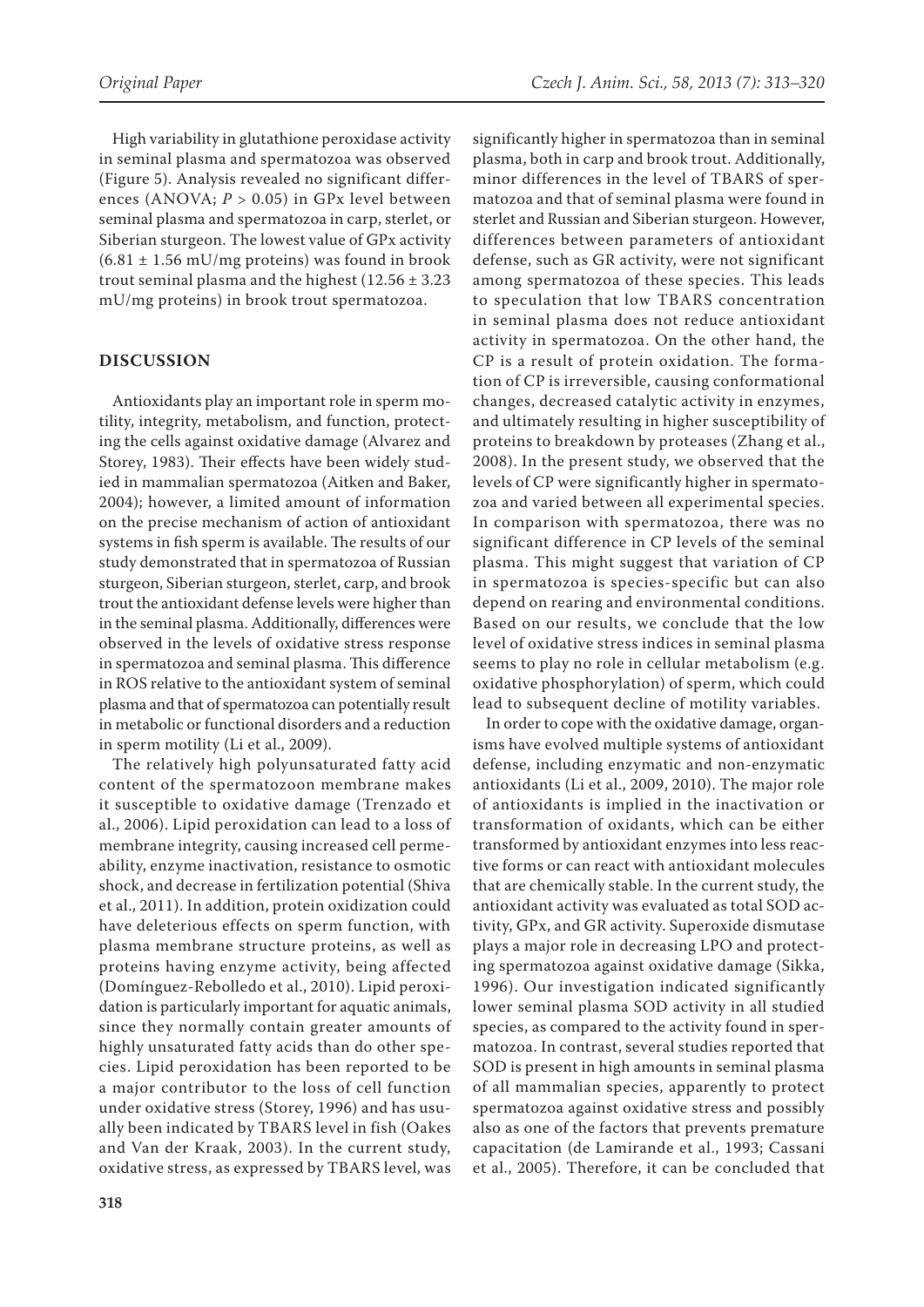reduced SOD activity in fish seminal plasma might result in reduced protection against ROS.

Glutathione peroxidase, a selenium-containing antioxidant enzyme, removes peroxyl radicals from various peroxides, including  $H_2O_2$ , whereas GR regenerates reduced glutathione from its oxidative form (Sikka et al., 2001). We found little difference between the level of GPx activity in spermatozoa and that in seminal plasma in all studied species. Similar results have been reported for *Sparus aurata* (Martínez-Páramo et al., 2009). Li et al. (2010) reported that GPx provided effective protection against cold shock and oxidative damage during cryopreservation of common carp sperm. This is likely to be an adaptive response to toxicant stress and serves to neutralize the impact of increased ROS generation.

The enzyme system comprising GR provides defense against lipid peroxidation in mammalian sperm, and defects in activity of this enzyme can lead to a loss to cell function (Cheema et al., 2009). Our results showed significant differences between seminal plasma and spermatozoa GR level. Several studies have demonstrated that it is possible to reduce damaging effects of ROS by the addition of antioxidant compounds to the freezing media prior to cryopreservation of fish sperm (Lahnsteiner et al., 2011). However, the effect of each antioxidant is species-specific, improving different parameters of sperm quality depending on the type of antioxidant and concentration used (Cabrita et al., 2011).

This study provided new data on the oxidant and antioxidant status of seminal plasma and spermatozoa of Russian sturgeon *(A. gueldenstaedtii)*, Siberian sturgeon (*A. baerii)*, sterlet (*A. ruthenus)*, common carp (*C. carpio*), and brook trout (*S. fontinalis*). The results confirmed that the application of antioxidants to fish seminal plasma could prevent cell injury caused by oxidative stress.

# **Acknowledgement**

The Lucidus Consultancy is gratefully acknowledged for English correction and suggestions.

# **REFERENCES**

Agarwal A., Saleh R.A., Bedaiwy M.A. (2003): Role of reactive oxygen species in the pathophysiology of human reproduction. Fertility and Sterility, 79, 829–843.

- Aitken R.J., Baker M.A. (2004): Oxygene stress and male reproductive biology. Reproduction, Fertility and Development, 16, 581–588.
- Aitken R.J., Gordon E., Harkiss D., Twigg J.P., Milne P., Jennings Z., Irvine D.S. (1998): Relative impact of oxidative stress on the functional competence and genomic integrity of human spermatozoa. Biology of Reproduction, 59, 1037–1046.
- Alvarez J.G., Storey B.T. (1983): Taurine, hypotaurine, epinephrine and albumin inhibit lipid peroxidation in rabbit spermatozoa and protect against loss of motility. Biology of Reproduction, 29, 548–555.
- Baker M.A., Aitken R.J. (2004): The importance of redox regulated pathways in sperm cell biology. Molecular and Cellular Endocrinology, 216, 47–54.
- Bhattacharjee S. (2010): Sites of generation and physicochemical basis of formation of reactive oxygen species in plant cell. In: Dutta Gupta S. (ed.): Reactive Oxygen Species and Antioxidants in Higher Plants. Science Publishers, CRC Press, New York, USA, 1–30.
- Cabrita E., Diogo P., Martínez-Páramo S., Sarasquete C., Dinis M.T., Dinis M.T. (2011): The influence of certain aminoacids and vitamins on post-thaw fish sperm motility, viability and DNA fragmentation. Animal Reproduction Science, 125, 189–195.
- Carlberg I., Mannervik B. (1975): Purification and characterization of flavoenzyme glutathione reductase from rat liver. Biological Chemistry, 250, 5475–5480.
- Cassani P., Beconi M.T., O'Flaherty C. (2005): Relationship between total superoxide dismutase activity with lipid peroxidation, dynamics and morphological parameters in canine semen. Animal Reproduction Science, 86, 163–173.
- Cheema R.S., Bansal A.K., Bilaspuri G.S. (2009): Manganese provides antioxidant protection for sperm cryopreservation that may offer new consideration for clinical fertility. Oxidative Medicine and Cellular Longevity, 2, 152–159.
- Ciereszko A., Dabrowski K. (1995): Sperm quality and ascorbic acid concentration in rainbow trout semen are affected by dietary vitamin C: an across-season study. Biology of Reproduction, 52, 982–988.
- Ciereszko A., Dabrowski K., Lin F., Liu L. (1999): Protective role of ascorbic acid against damage to male germ cells in rainbow trout (*Oncohrynchus mykiss*). Canadian Journal of Fisheries and Aquatic Sciences, 56, 178–183.
- Ciereszko A., Glogowski J., Dabrowski K. (2000): Biochemical characteristics of seminal plasma and spermatozoa of freshwater fishes. In: Tiersch T.R., Mazik P.M. (eds): Cryopreservation in Aquatic Species. World Aquaculture Society, Baton Rouge, USA, 20–48.
- de Lamirande E., Gagnon C. (1993): Human sperm hyperactivation in whole semen and its association with low superoxide scavenging capacity in seminal plasma and spermatozoa. Fertility and Sterility, 59, 221.